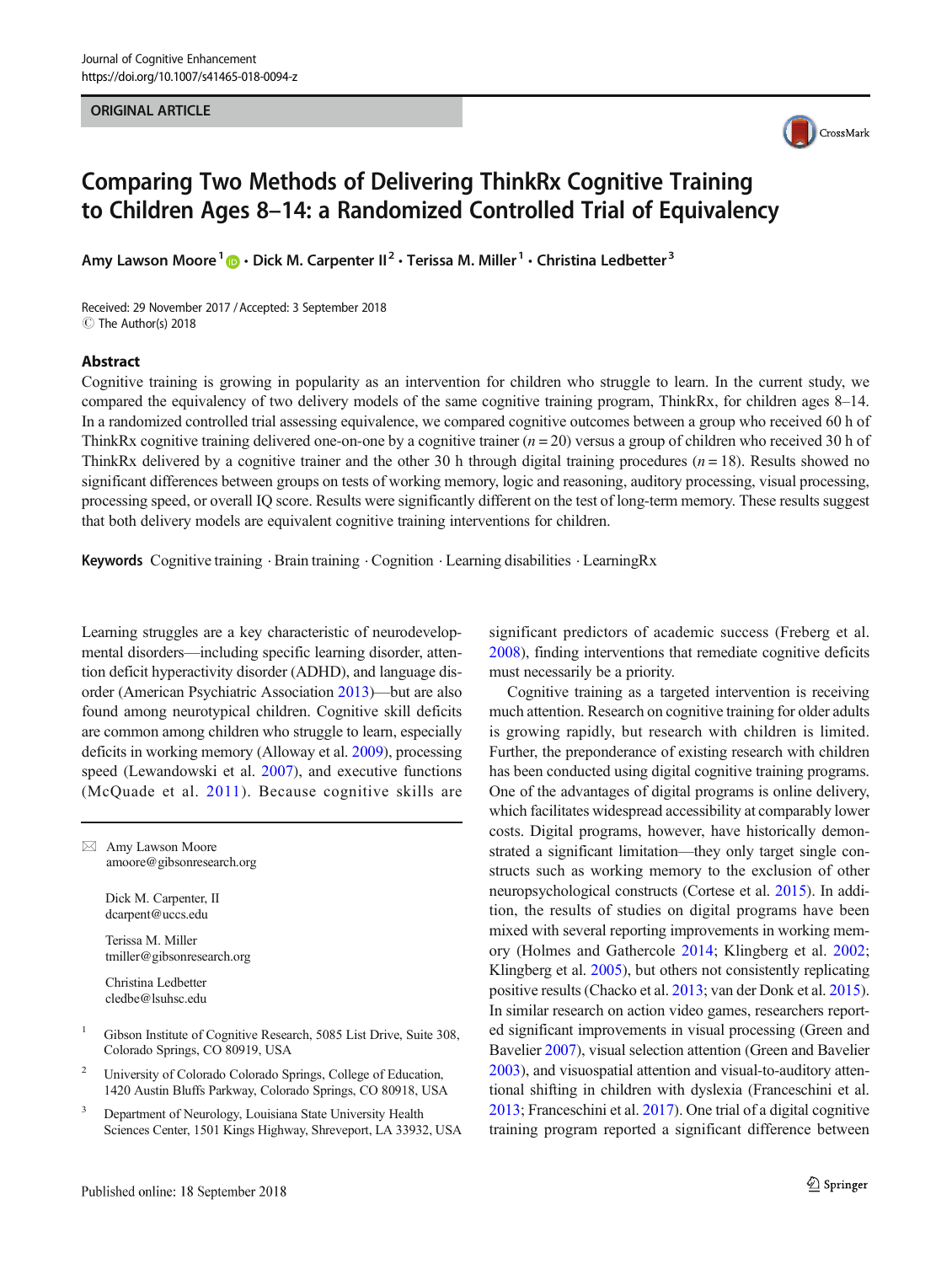treatment and control groups on inhibition and metacognition (Van der Oord et al. [2012\)](#page-9-0), and another found significant changes in the treatment group on attention and ADHD symptoms (Beck et al. [2010](#page-8-0)); the outcome measures in both studies were based solely on parent and teacher reports. Further, much controversy surrounding cognitive training has specifically targeted computerized training (Melby-Lervag and Hulme [2016\)](#page-8-0). To our knowledge, a similar debate about the general effects of clinician-delivered cognitive training interventions for children is absent in the peer-reviewed literature. Studies on clinician-delivered cognitive training programs for children have shown positive results that include transfer of training to tests of fluid intelligence and academic performance with effects that remain stable over time (Klauer and Phye [2008](#page-8-0)). Studies on Feuerstein's Instrumental Enrichment (IE) training, for example, consistently revealed cognitive improvements among children with learning disabilities (Kozulin et al. [2010;](#page-8-0) Schnitzer et al. [2007\)](#page-9-0), and children with ADHD realized improvements in executive functioning after direct attention training (Kerns et al. [1999](#page-8-0); Tamm et al. [2010](#page-9-0)).

However, as the cognitive training field continues to grow, so do questions about the efficacy of each program. In particular, questions arise about differences between cliniciandelivered cognitive training and computer-based training. Is one mode of delivery more efficacious than another? Is it possible to scale up the demonstrable benefits of cliniciandelivered programs to online delivery for wider accessibility? Answering such questions could prove challenging due to the difficulty of disentangling effects in studies that compare, for example, an online program by one company to clinical program of a different company. One solution to that challenge is to compare two delivery methods of the same cognitive training program, which inherently controls for multiple variables and enables the researchers to focus on mode of delivery as the predictor of outcomes.

The current study examined similarities and differences in cognitive outcomes between two methods of delivering the same cognitive training program, ThinkRx (Gibson et al. [2003](#page-8-0)). To our knowledge, ThinkRx is the only cliniciandelivered training program for children that targets multiple cognitive skills—including working memory, long-term memory, processing speed, visual processing, auditory processing, logic and reasoning, and attention. In prior studies examining ThinkRx with children, training effects were significant across multiple cognitive constructs as measured by standard neuropsychological tests, functional magnetic resonance imaging, and parent rating scales. In a randomized controlled trial examining the efficacy of ThinkRx for children ages 8–14 ( $n = 39$ ), results showed statistically significant differences between the treatment and control groups on measures of working memory, long-term memory, processing speed, visual processing, auditory processing, fluid reasoning, and overall IQ score (Carpenter et al. [2016](#page-8-0)). In an earlier controlled study on ThinkRx with children ages  $6-18$  ( $n=$ 61), researchers found significant differences between treatment and controls on long-term memory, logic and reasoning, working memory, processing speed, auditory processing, and Word Attack skills (Gibson et al. [2015](#page-8-0)). Jedlicka [\(2017\)](#page-8-0) examined changes in academic skills and behavior and found significantly reduced academic difficulties for school-age children with learning struggles in two treatment groups (60 h of ThinkRx training and 120 h of ThinkRx plus reading training) compared to a no contact control group. In a small study of children with attention problems  $(n = 13)$ , the group trained with ThinkRx significantly outperformed the control group on measures of working memory, long-term memory, logic and reasoning, auditory processing, and IQ score and also noted improvements in self-confidence, self-discipline, and cooperative behaviors along with clinically significant change (Moore et al. [2018](#page-8-0)). In a randomized controlled trial with high school students ( $n = 30$ ), resting state magnetic resonance imaging (fMRI) results showed significant differences between ThinkRx treatment and controls on overall global efficiency associated with visual and auditory processing, contextual as-sociations, and the cerebellum (Ledbetter et al. [2016](#page-8-0)).

The proposed mechanism of change for the ThinkRx method is grounded in Feuerstein's theory of structural cognitive modifiability (Feuerstein [1990](#page-8-0); Feuerstein et al. [2010\)](#page-8-0) and the phenomenon of neuroplasticity. Feuerstein suggests that mediated learning experiences delivered by an adult and the intentional focus of a child's interaction with the world actually modify cognition. Indeed, research on his cognitive training programs has indicated such an effect. Further, the deliberate sustained exposure to targeted mental exercises capitalizes on the brain's plasticity and changes the neural structure (Willis et al. [2006](#page-9-0)), which has been seen in ThinkRx research.

ThinkRx is routinely used in more than 70 cognitive training centers and 50 clinics in the USA and in another 40 countries around the world. In the USA, it is delivered one-on-one by a clinician or cognitive trainer. As such, clinic space is limited, and the cost per hour is comparable to counseling or therapy. The international centers utilize a more scalable model of delivering ThinkRx that combines clinician-delivered training with digital training to make the program more affordable and available to a larger number of children at one time. The obvious working assumption is equivalency between the two modes of delivery. However, that assumption has not been tested. In the current study, we examined the equivalency of the more scalable delivery model compared to the traditional solely one-on-one model of delivery. The current study was guided by the following research question: Are there statistically significant differences in cognitive growth between those who experience cognitive training entirely through a clinician-delivered model compared to those who experience cognitive training in a mixed-delivery model (online and clinician-delivered)? We answer this question through a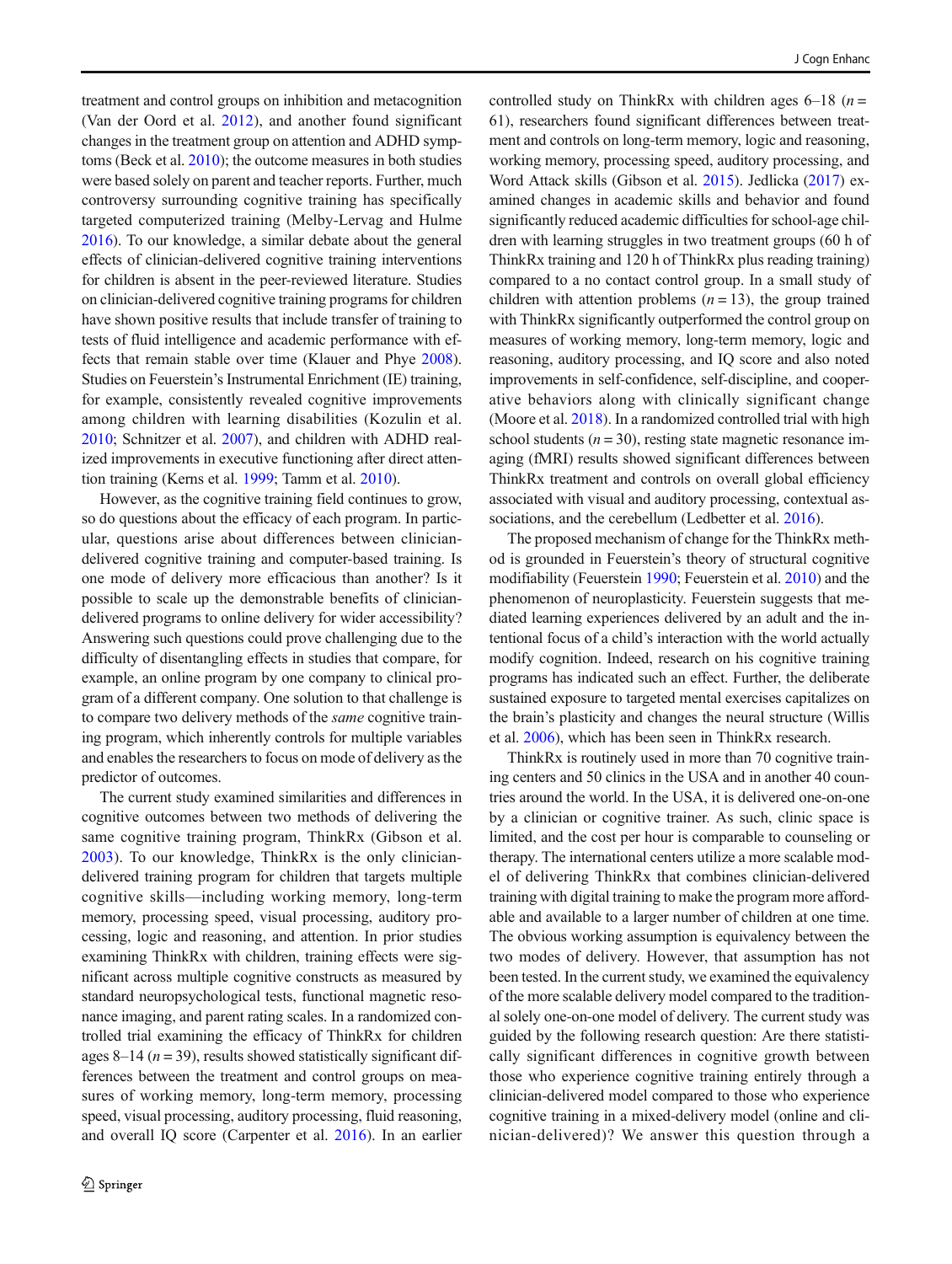randomized, controlled trial assessing the equivalence of two groups. Given that clients in international clinics using the mixed delivery model achieve similar results to clients in US clinics using the one-on-one delivery model and that adult participants in a ThinkRx study using a mixed delivery model achieved clinically significant results (Ledbetter et al. [2017\)](#page-8-0), our hypothesis is that there is no significant difference in cognitive skill improvements between the two delivery methods of ThinkRx cognitive training.

# Method

#### **Participants**

A sample of 39 participants between the ages of 8 and 14 were recruited through an email invitation to a large database of families who had contacted the Colorado Springs LearningRx training center for information about the program. LearningRx is a national network of clinics that offer a comprehensive clinician-delivered cognitive training curriculum for children and adults as well as intensive reading and math interventions for children and adolescents. The primary clientele of LearningRx centers is children with learning disabilities or academic struggles, including dyslexia, attention deficit hyperactivity disorder, and speech and language delays. Eligibility was limited to participants between the ages of 8 and 14 living within commuting range of Colorado Springs who scored between 70 and 130 on the general intellectual ability (GIA) composite of the Woodcock Johnson III – Tests of Cognitive Abilities during screening. A projected sample size of 40 was selected based on availability of research and development funding for the project. Using results from Carpenter et al. [\(2016](#page-8-0)), we also used G\*Power to perform a priori power analysis to determine if this sample size would be sufficient. With an alpha of 0.05, power at 0.80, and effect sizes from Carpenter et al., the sample of 40 was more than adequate.

Of the 43 volunteers, 39 met the criteria for participation. In accordance with the Declaration of Helsinki, parents provided written informed consent and the minor participants assented to participating in the study. The study was approved by the Institutional Review Board (IRB) at the Gibson Institute of Cognitive Research and is registered at [ClinicalTrials.gov](http://clinicaltrials.gov) as identifier NCT02927197. Recruitment began in June 2015 and final assessments concluded in March 2016.

#### Procedure

Using blocked sampling with siblings and individuals, participants were randomly assigned by the study coordinator either to the ThinkRx group  $(n = 20)$  to receive 60 h of one-on-one clinician-delivered cognitive training or to the mixed delivery group  $(n = 19)$  to receive 30 h of one-on-one cliniciandelivered cognitive training plus 30 h of clinician-supervised, computer-based cognitive training. Blocking by sibling or individual status was chosen to reduce the risk of attrition and contamination if siblings were assigned to different groups. Randomization was conducted by a research team member not involved in the assessment or intervention who assigned the participants to the interventions. Allocation sequence was concealed using sequentially numbered opaque, sealed envelopes. Participants and their parents were blind to the condition in which they were assigned. They were simply told that we were examining differences between two versions of the same cognitive training program. There was no chance for contamination because the groups attended training sessions successively rather than simultaneously. That is, the one-onone clinician-delivered ThinkRx group completed their training in the first phase of the study and the mixed delivery group began their training in the second phase of the study after the first group was finished. The mixed delivery group served as the waitlist control group for the first phase of the study (Carpenter et al. [2016](#page-8-0)).

Table 1 illustrates the pre-intervention demographics including diagnoses. A check of the random assignment indicated the groups were balanced, with no significant differences between groups based on personal characteristics (age:  $t = 0.217$ ,  $p = 0.829$ ; gender:  $\chi^2 = 1.80$ ,  $p = 0.210$ ; race/ethnicity:  $\chi^2$  = 2.35, p = 0.218; no disability:  $\chi^2$  = 0.54,  $p = 0.522$ ). One participant in the one-on-one delivery group was on stimulant medication for ADHD, and the medication status remained stable throughout the study. Each participant underwent pre-testing and post-testing with subtests from the Woodcock Johnson III – Tests of Cognitive Abilities (Woodcock et al. [2001](#page-9-0)) administered by master's-level clinicians blind to the condition of the participants. Both groups were tested by the same clinicians. Pre- and post-testing was supervised by a doctoral-level psychologist who was aware of the group assignments. In addition to conducting pre- and

Table 1 Pre-intervention demographics for each group

|                            | One-on-one delivery | Mixed delivery    |
|----------------------------|---------------------|-------------------|
| Mean age $(SD)$            | 11.3(2.0)           | 11.2(1.7)         |
| Mean IQ at pre-test $(SD)$ | 103(13)             | 102(13)           |
| <b>Sex</b>                 |                     |                   |
| Male                       | 9                   | 12                |
| Female                     | 11                  | 7                 |
| Diagnosis                  |                     |                   |
| <b>ADHD</b>                | 6                   | 7                 |
| Dyslexia                   | 3                   | 3                 |
| LD                         | $\mathfrak{D}$      | 1                 |
| Speech/language delay      | 2                   | 1                 |
| Traumatic brain injury     | 1                   | 0                 |
| Autism spectrum            | 1                   | $\mathbf{\Omega}$ |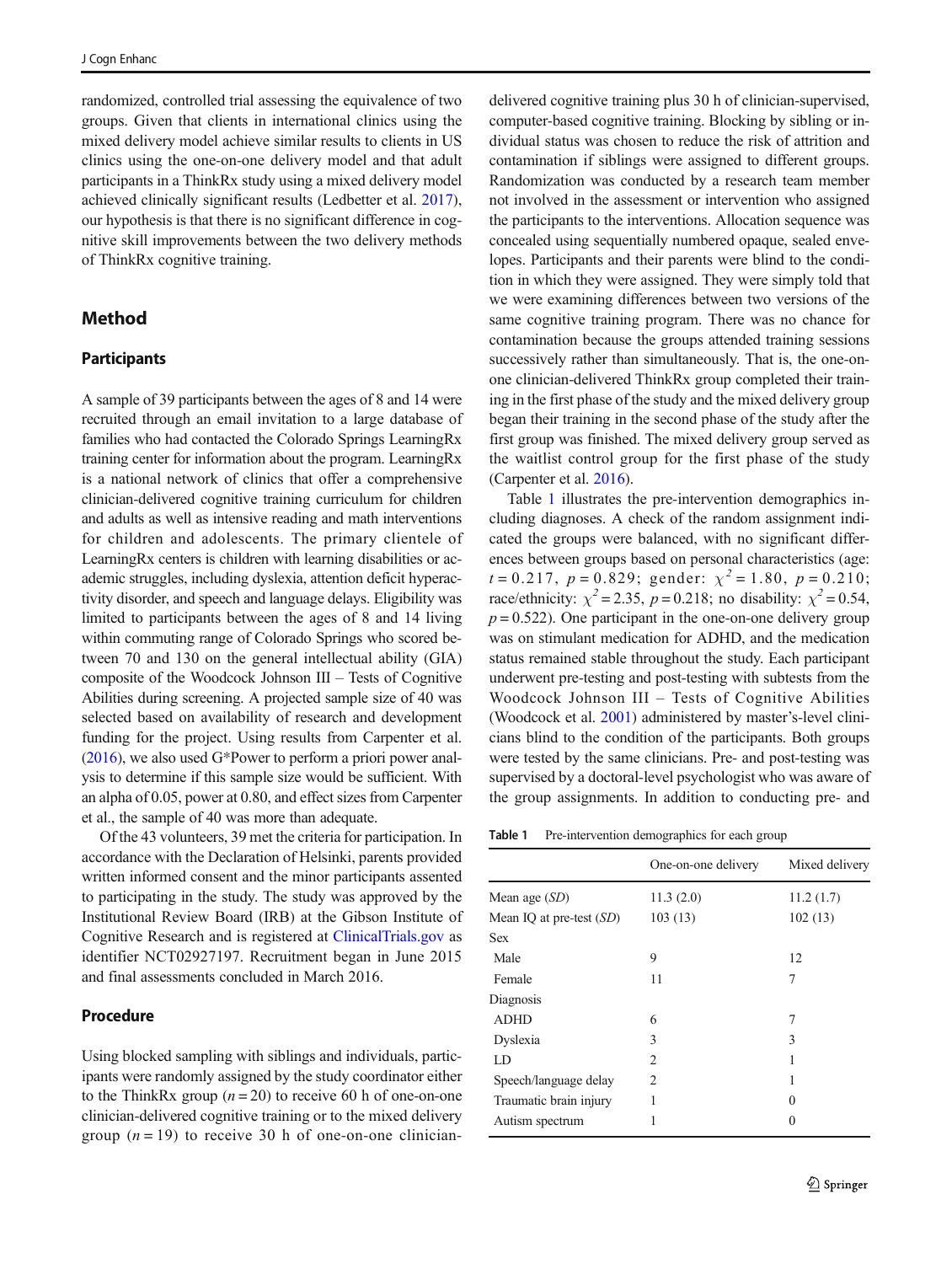post-cognitive testing, the research team met with parents and cognitive trainers before the intervention, at the midpoint, and at the completion of the intervention to document qualitative changes observed in the participants.

Two methods of delivering ThinkRx cognitive training were administered. Participants in both groups attended three or four 90-min cognitive training sessions per week for a total of 40 sessions. Training was delivered or monitored by certified cognitive trainers at two sites: a cognitive training center and a cognitive science research facility with training rooms designed to mimic the rooms in the training center. Two master trainers monitored program fidelity based on a comprehensive plan that included fidelity in design to prevent contamination, training and observation of cognitive trainers using a training manual and observation checklist, and tracking of intervention delivery including number of visits, frequency of visits, length of visits, and consistency in skills targeted. All but one participant completed the entire 60-h training protocol. The remaining participant—a member of the mixed delivery group—was unable to complete the complex training exercises and was instead trained with a related cognitive training curriculum designed for younger children. The oneon-one delivery group received all 60 h of ThinkRx cognitive training delivered one-on-one by a cognitive trainer. The Mixed Delivery group received 30 h of cognitive training delivered one-on-one by a trainer and another 30 h of training via digital delivery on an iPad in a monitored computer lab at each intervention site. The same staff of cognitive trainers trained both groups.

#### Assessments

Subtests 1 through 7 of the Woodcock Johnson III Tests of Cognitive Abilities (Woodcock et al. [2001\)](#page-9-0) were administered, so a general intellectual ability composite could subsequently be generated. Subtest 10 was also administered to obtain a measure of long-term memory. Although no measure of selective or divided attention is available on the Woodcock Johnson test battery, the Numbers Reversed subtest served as a measure of attentional capacity as well as working memory (Mather and Woodcock [2001](#page-8-0)). A description of the tests is listed in Table [2.](#page-4-0)

#### Interventions

One-on-one Delivery The traditional ThinkRx cognitive training program was administered one-on-one by a cognitive trainer during 90-min sessions 3 or 4 days per week for the duration of the study. The program is grounded in the Cattell-Horn-Carrol (CHC) theory of intelligence and the multipleconstruct view of cognition (McGrew [2005\)](#page-8-0). As such, the ThinkRx training procedures were developed to target multiple cognitive skills such as working memory, long-term memory, processing speed, visual processing, auditory processing, logic and reasoning, and attention. The 230-page curriculum includes 23 training tasks with more than 1000 variations and levels of difficulty. In the current study, the trainer sat across a table from the participant and utilized a variety of materials to deliver the intervention. Those materials included a metronome, timer, shape and number cards, Tangrams, speeded activity worksheets, visual logic cards, and even a footbag and mini-trampoline to encourage simultaneous motor skill and cognitive skill development. During each training session, the trainer loaded the training tasks with additional cognitive activities, such as counting aloud to the beat of a metronome, performing mathematical calculations, or answering questions about an unrelated task. To train divided and sustained attention skills and the ability to work in the presence of distractions, the trainer added deliberate distractions to the training tasks, such as clapping to a different metronome beat, asking silly questions, singing a song, or making funny sounds. Throughout the session, trainers provided immediate feedback and made adjustments as participants progressed through each level of task difficulty. The metronome is a key component of the ThinkRx program and used in nearly every training procedure to create intensity, develop attention skills, progressively improve processing speed, and ensure there are no mental breaks. Progress and mastery of each level of task were carefully tracked using a task flow sheet. Every participant followed the same scope and sequence—it was the speed of progression and the slope of the trajectory that varied from person to person based on abilities.

During the first training session, the cognitive trainer helped participants establish goals for improvements they would like to reach, such as better academic performance or improvements in sports or hobbies. Then, the first few minutes of each training session were spent revisiting goals and discussing real-life improvements. This important metacognitive aspect of the training program was designed to increase motivation for training, develop the relationship between the participant and the cognitive trainer, and help the participant apply any new skills outside of the training environment.

Mixed Delivery Participants in the mixed delivery group attended 90-min training sessions 3 or 4 days per week exactly like the one-on-one delivery group. However, the mixed delivery group participants spent half of each training session working one-on-one with a cognitive trainer and the other half of each training session in a supervised computer lab where they completed digital training exercises on an iPad. A lab assistant monitored the participants to ensure they remained on-task and helped participants with any technical questions. Eight to ten members of the mixed delivery group were always scheduled at the same time to maximize the use of the computer lab as the scaling feature of the delivery model. Half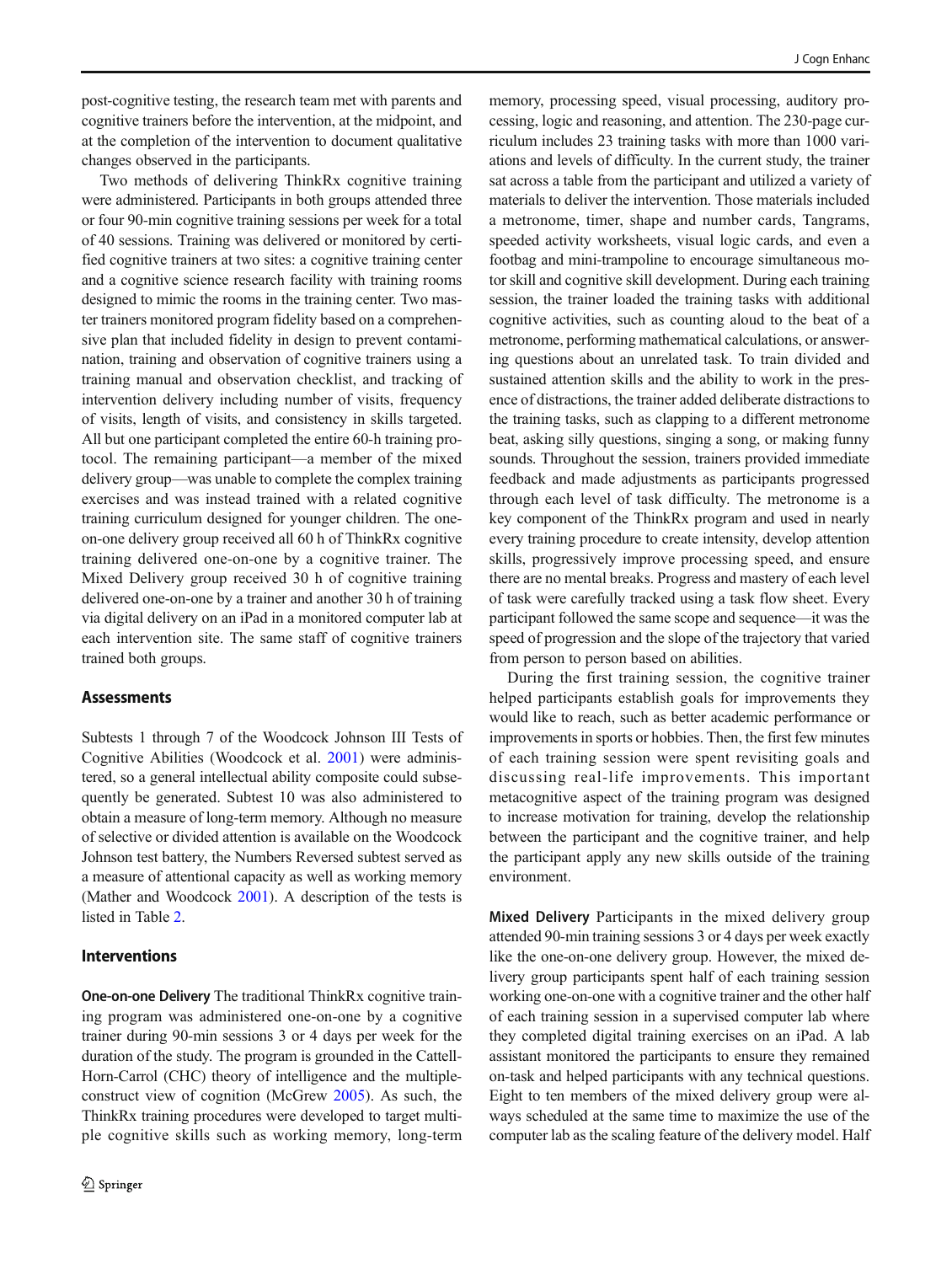| Variable                                   | WJ III test                          | Description                                                                                                    |
|--------------------------------------------|--------------------------------------|----------------------------------------------------------------------------------------------------------------|
| Associative memory                         | Visual auditory learning             | Participant learns a rebus and then recalls and recites the association<br>between the pictures and the words. |
| Visual processing                          | Spatial relations                    | Participant visually matches individual puzzle pieces to a completed shape.                                    |
| Auditory processing                        | Sound blending                       | Participant hears a series of phonemes and then blends them to form a word.                                    |
| Logic and reasoning                        | Concept formation                    | Participant applies inductive rules to a set of shapes and indicates the rule<br>that differentiates them.     |
| Processing speed                           | Visual matching                      | In 3 min, participant identifies and circles pairs of matching numbers in each row.                            |
| Working memory and<br>attentional capacity | Numbers reversed                     | Participant hears a list of numbers and repeats them in reverse order.                                         |
| Long-term memory                           | Visual auditory 1<br>earning-delayed | Participant recalls verbal-visual associations learned earlier by reading<br>rebus passages.                   |
| General intellectual<br>ability (GIA)      | Composite score for $g$              | GIA is a weighted composite of tests 1–7 on the WJ III.                                                        |

<span id="page-4-0"></span>Table 2 Brief description of Woodcock Johnson III outcome measures

began with the one-on-one portion of the training session while the remaining half began in the computer lab.

The digital training program, called Brainskills, is a computerized version of ten training exercises from the traditional ThinkRx program that progresses by levels of intensity and difficulty like the one-on-one version. That is, the ten computer-based tasks were designed to mimic ten of the trainer-delivered tasks and were the only tasks that could be digitally adapted with a high level of fidelity. Figure 1 shows an example of both versions of the same exercise: Reasoning Brain Cards. In this inductive logic exercise, participants use a set of rules to identify a three-card group from a set of 12 cards that each has four features: shape, color, size, and orientation. One task is to identify three cards that share all the same variable. Another task is to identify a card that is not shown but that would complete a set.

The software is web-based and accessible via the Internet on both tablets and computers. In the current study, Brainskills was accessed on iPad tablets on stands and used with headphones. A research assistant generated weekly Brainskills progress reports for the master trainers to review. This ensured that participants were progressing through the digital part of the training curriculum in the same way they progressed through it in their oneon-one portion of the training. If a participant was not progressing through the tasks as expected, the master trainer provided assistance during a subsequent digital training session.

### Data Analysis

Data were analyzed using multivariate analysis of variance (MANOVA), with the dependent variables being the difference scores between the pre- and post-tests for each measure. In other words, the study used a difference-in-difference analysis for all measures. Given the number of pairwise comparisons (i.e., eight, one for each measure), a Bonferroni correction was applied to the multiple comparisons. Effect sizes were also

Fig. 1 Reasoning Brain Cards. Both delivery versions of the same reasoning training procedure



Clinician-delivered reasoning task



Digital reasoning task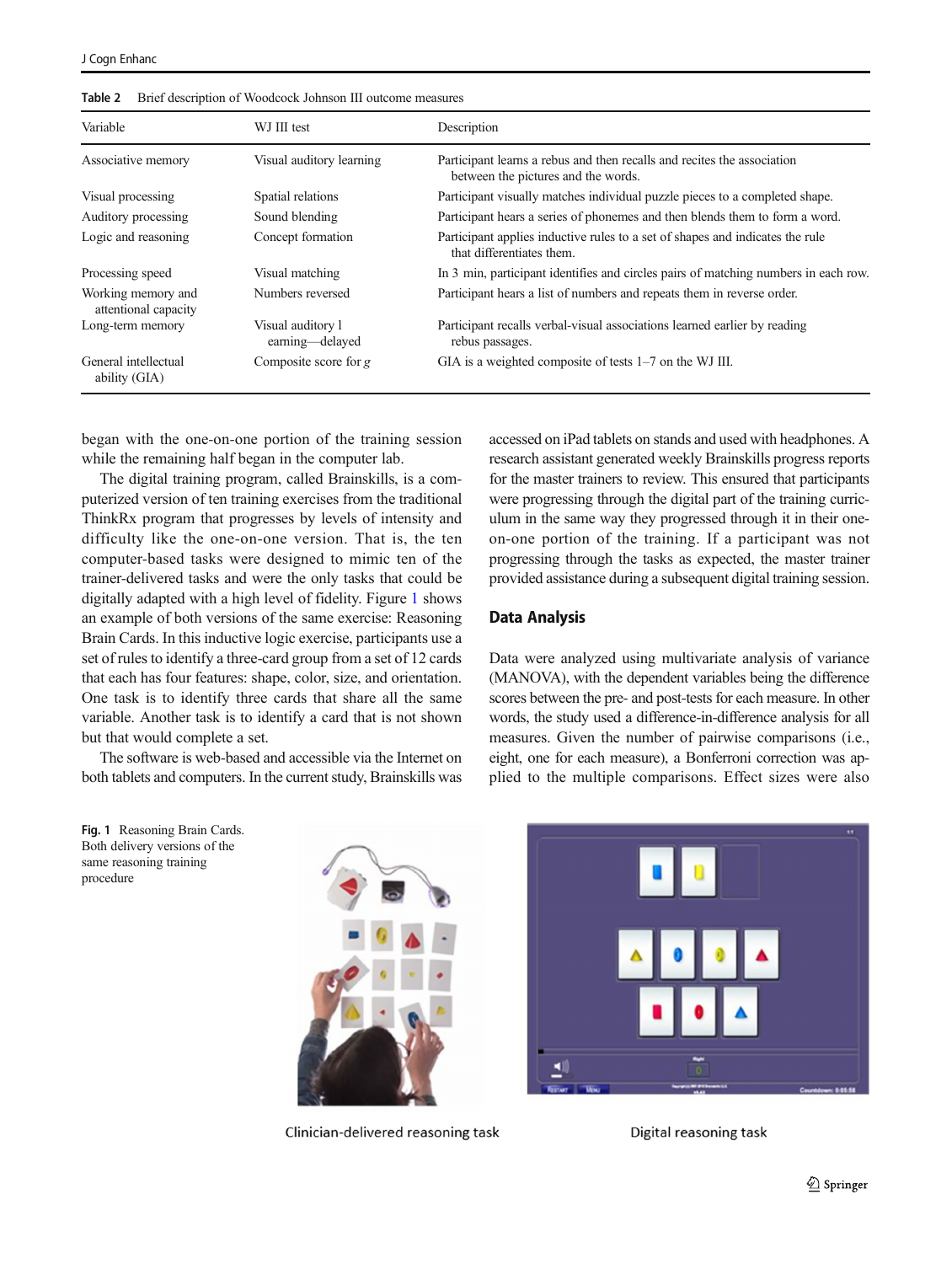calculated for all measures using Cohen's d and described using Cohen's ([1988\)](#page-8-0) general guidance of small (0.2), medium (0.5), or large (0.8) effects. To address the potential for Lord's Paradox (Wainer [1991](#page-9-0)), we conducted an alternate series of individual analyses of covariance (ANCOVA) for each post-test score as a dependent variable with pre-test scores as covariates, including a Bonferroni correction for multiple comparisons. Because the results were conceptually similar, we chose to report the MANOVA findings, with one exception described below.

As mentioned above, the sample included sibling clusters in both groups. Because this violates the assumption of independence, we first used intra-class correlations (ICC) to determine if dependence among some of the cases was significant (Grawitch and Munz [2004\)](#page-8-0). ICC results were statistically significant for three of the outcome measures—processing speed, working memory and attentional capacity, and GIA. Consequently, we analyzed the eight dependent variables (not just three significant variables, out of an abundance of caution) using OLS regression with clustered standard errors to determine if the clustering resulted in substantively different results compared to the MANOVA analysis. Regression results were substantively the same, so we report MANOVA results below.

In a final preliminary analysis, we examined if diagnosis was a significant predictor of the changes in each construct. Recall these participants reported some form of learning difficulty that may stem from a diagnosis of ADHD, dyslexia, or a number of other disabilities. Because such diagnoses could confound the results from the primary analysis, we performed a series of linear regression analyses with diagnosis as the predictor variable and gain scores as the dependent variables to determine the extent to which the diagnoses might need to be controlled. Diagnosis was not a significant predictor of change for any of the outcome variables: associative memory  $F(1,37) = 1.45$ ,  $p = 0.24$ ; visual processing  $F(1,37) = 0.781$ ,  $p = 0.38$ ; auditory processing  $F(1,37) = 1.29$ ,  $p = 0.26$ ; processing speed  $F(1,37) = 3.11$ ,  $p = 0.09$ ; working memory and attentional capacity  $F(1,37) = 1.38$ ,  $p = 0.25$ ; logic and reasoning  $F(1,37) = 0.758$ ,  $p = 0.39$ ; long-term memory  $F$  $(1,37) = 1.83, p = 0.18$ ; and IQ score  $F(1,37) = 0.38, p = 0.54$ .

Data Availability The datasets generated during and/or analyzed during the current study are available in the Harvard Dataverse repository, [https://dataverse.harvard.edu/dataverse/](https://dataverse.harvard.edu/dataverse/thinkrxvsbrainlab) [thinkrxvsbrainlab](https://dataverse.harvard.edu/dataverse/thinkrxvsbrainlab).

# Results

# Preliminary Results

Data screening indicated no missing data, and all variables were within tolerable ranges for skewness. Finally, comparisons of pre-test scores indicate groups were statistically equivalent on

almost all measures (associative memory  $t = 1.21$ ,  $p = 0.24$ ; visual processing  $t = 1.68$ ,  $p = 0.10$ ; auditory processing  $t = -$ 1.87,  $p = 0.07$ ; processing speed  $t = 0.47$ ,  $p = 0.65$ ; working memory and attentional capacity  $t = -0.02$ ,  $p = 0.98$ ; logic and reasoning  $t = 0.50$ ,  $p = 0.62$ ; IQ  $t = -0.28$ ,  $p = 0.78$ ), with the exception of long-term memory ( $t = 2.66$ ,  $p = 0.01$ ), where the one-on-one delivery group pre-test score ( $M = 98.65$ ,  $SD =$ 19.55) was greater than the mixed delivery group pre-test score  $(M = 104.56, SD = 21.68)$ . Due to the significant difference on this measure, we provide results below from the aforementioned ANCOVA, in addition to the MANOVA, as the former presents the post-test results after controlling for the pre-tests. One member of the mixed delivery group was excluded from the analysis because the participant was not able to participate due to the complexity of the training tasks. Instead, the participant was provided with a different cognitive training intervention designed for younger children.

#### Results of Statistical Significance Testing

As shown in Table [3](#page-6-0), MANOVA results indicate an overall significant difference between groups  $(F = 3.36, p = 0.01)$ , with pairwise comparisons indicating the significant difference between groups was on one of the eight measures long-term memory. On that measure, the one-on-one delivery group showed greater growth than the mixed delivery group.

Turning to effect sizes calculated as Cohen's d indicating the magnitude of the significance, the greatest difference was measured on long-term memory, followed by visual processing (one-on-one delivery group was designated as the treatment in these calculations). The former saw a large effect size, with the latter approaching a large effect size. The smallest effect size was measured on working memory and attentional capacity, then IQ score and processing speed, all of which saw small effect sizes. As for the ANCOVA analysis for long-term memory, results indicate post-test scores were significantly greater for the one-on-one delivery group participants, after controlling for pre-test scores ( $F = 6.94$ ,  $p = 0.01$ ). The one-on-one delivery group participants conditionally scored approximately 13 points greater than mixed delivery group participants  $(M_{one-on}$  $_{\text{one}}$  = 128.05, se = 3.36;  $M_{\text{mixed}}$  = 115.11, se = 3.55).

## **Discussion**

This study compared the equivalency of two delivery methods of the same cognitive training program: ThinkRx delivered solely one-on-one by a cognitive trainer and ThinkRx delivered 50% one-on-one by a cognitive trainer and the other 50% via computerized training procedures in a supervised computer lab. Largely, the results were similar between the groups, suggesting that the mixed delivery model may be a feasible method of scaling the intervention to reach more children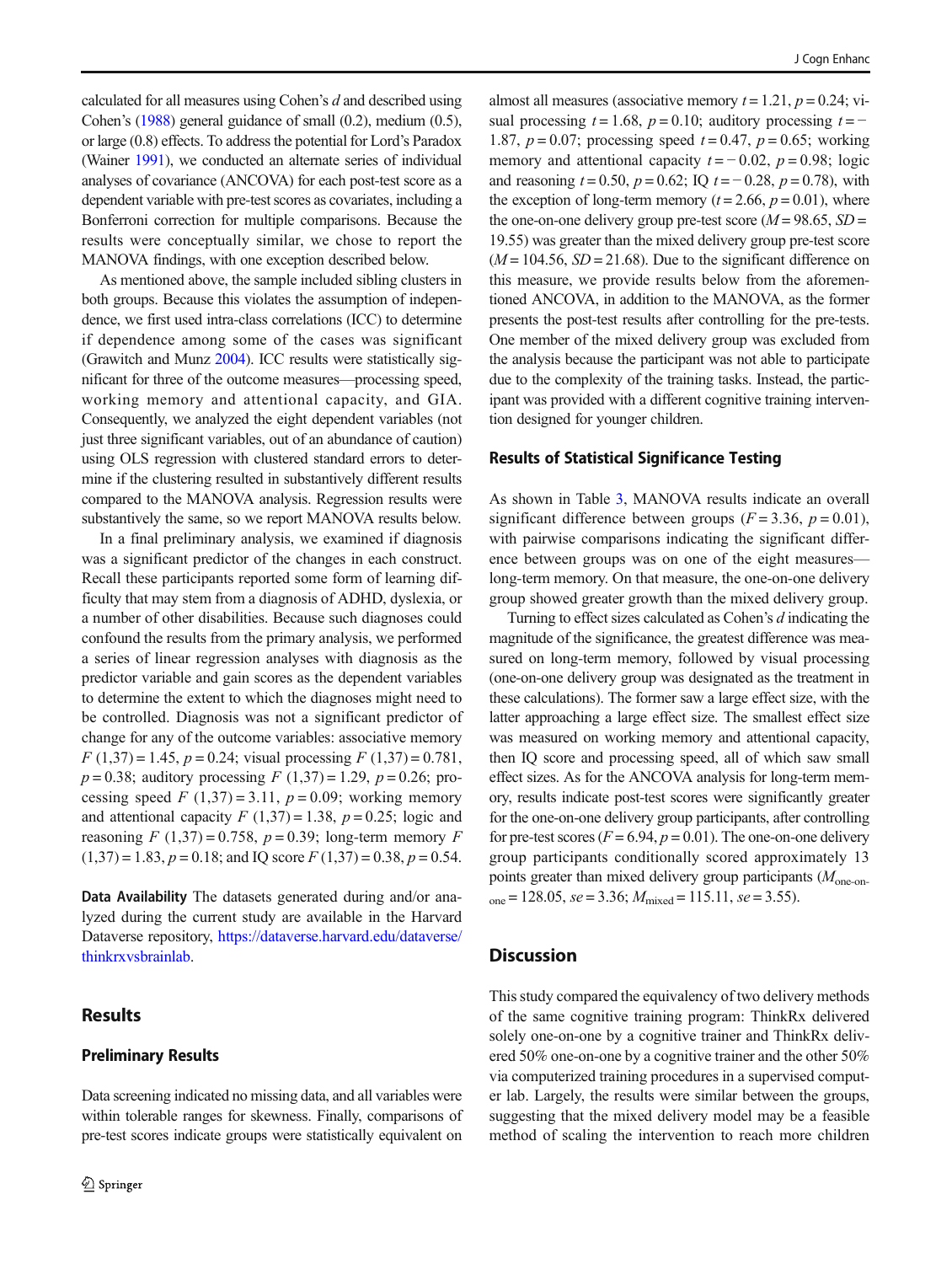<span id="page-6-0"></span>

| Table 3 |  |  | Results of significance testing between groups |  |
|---------|--|--|------------------------------------------------|--|
|---------|--|--|------------------------------------------------|--|

| Variable            | One-on-one delivery |                                             | Mixed delivery        |                                                           |                                                                                 | Difference            |                             |      |                  |                               |
|---------------------|---------------------|---------------------------------------------|-----------------------|-----------------------------------------------------------|---------------------------------------------------------------------------------|-----------------------|-----------------------------|------|------------------|-------------------------------|
|                     | Pre<br>Mean $(SD)$  | Post<br>Mean $(SD)$                         | Change<br>Mean $(SD)$ | Pre<br>Mean $(SD)$                                        | Post<br>Mean $(SD)$                                                             | Change<br>Mean $(SD)$ | $M_{1}$ -<br>M <sub>2</sub> | F    | $\boldsymbol{p}$ | $\overline{d}$                |
| Associative memory  | 95.70 (15.19)       |                                             |                       |                                                           | 118.65 (19.13) 22.95 (13.61) 102.11 (15.71) 119.33 (12.78) 17.22 (15.66) 5.73   |                       |                             | 1.46 | $0.24$ 0.37      |                               |
| Visual processing   | 98.95 (8.79)        | $109.80(10.59)$ $10.85(9.75)$               |                       | 102.83(8.98)                                              | $108.78(10.57)$ 5.94 (8.03)                                                     |                       | 4.91                        |      | 2.83 0.10 0.61   |                               |
| Auditory processing | 122.35(16.45)       |                                             |                       |                                                           | 135.65 (18.34) 13.30 (12.28) 120.22 (12.87) 141.06 (10.86)                      | $20.83(12.57) - 7.53$ |                             | 3.49 |                  | $0.07 - 0.60$                 |
| Logic and reasoning | 100.70 (17.28)      |                                             |                       | 121.80 (11.03) 21.10 (18.50) 105.39 (10.01) 124.17 (9.35) |                                                                                 | 18.78 (6.85)          | 2.32                        |      | $0.25$ 0.62 0.34 |                               |
| Processing speed    | 87.35 (16.83)       | $100.30(14.26)$ 12.95 (9.53)                |                       | 83.94 (13.69)                                             | 95.56 (14.98)                                                                   | 11.61(8.07)           | 1.34                        |      | $0.22$ 0.65 0.17 |                               |
| Working memory      | 95.85 (16.33)       | $108.90(16.74)$ 13.05 (15.11) 92.22 (15.82) |                       |                                                           | 105.39 (14.74)                                                                  | $13.17(20.35) -0.12$  |                             |      |                  | $0.00 \quad 0.98 \quad -0.01$ |
| Long-term memory    | 98.65 (19.55)       |                                             |                       |                                                           | 126.85 (18.71) 28.20 (22.38) 104.56 (21.68) 116.44 (15.30) 11.89 (13.92) 16.31* |                       |                             | 7.09 | 0.01 1.17        |                               |
| IO score            | 103.55(13.30)       |                                             |                       |                                                           | 124.55 (14.16) 21.00 (13.49) 102.17 (12.56) 124.28 (9.40)                       | $22.11(10.29) -1.11$  |                             |      |                  | $0.08$ $0.78$ $-0.11$         |

\*Significant at  $p < 0.05$ 

while achieving comparable results. As an alternative to a cognitive trainer working with one child every 90 min, the addition of a computer lab enables the trainer to work with two children in a 90-min session when they alternate between one-on-one training time and time in the computer lab.

However, there was a significant difference in outcomes between the groups on long-term memory, which needs to be addressed. The one-on-one delivery group gains from pre-test to post-test were more than twice those of the mixed delivery group. An evaluation of individual components of the delivery models should be considered to address the discrepancy in long-term memory outcomes. That is, what characteristics of the training models may have contributed to the difference? A check of the fidelity monitoring records indicated the one-on-one delivery group did not spend more training time working on long-term memory tasks with the cognitive trainer than the mixed delivery group. However, the computerized training procedures do not include multitasking components that target memory skills. In the absence of the trainer during the digital training time, there is no method for adding distractions and additional tasks to complete orally on top of the digital exercises. Thus, the one-on-one delivery group received more exposure to task loading by the cognitive trainer than the mixed delivery group. Although this would seemingly address working memory development, it may have contributed to the difference in long-term memory skills at posttest given the nature of the assessment task. That is, the task measures automaticity of retrieval (Schrank [2011\)](#page-9-0), which the mixed delivery participants may not have developed as strongly as the one-on-one delivery group. After performing a replication study with a much larger sample, programming random distractions or adding a multitasking component to the digital Brainskills program may be a consideration for narrowing this gap on long-term memory outcomes if it indeed exists. There is, however, a small chance that the difference in outcomes is the result of the significant differences on long-term memory scores between the groups at pre-test. The mixed delivery group began the study with pre-test scores almost five points above the population mean while the oneon-one delivery group began the study with pre-test scores just below the population mean. Therefore, the 6.5-point difference at pre-test may have influenced the results. However, the difference between groups on the long-term memory measure remained significant even after controlling for these pretest differences in the analysis.

It is important to note the training tasks are complex and qualitatively different from the assessment tasks, so the transfer to untrained tasks is not a result of "training to the test." Further, the assessment tasks are designed to measure cognitive skills in isolation while each training procedure targets multiple skills simultaneously. To illustrate, consider the difference in how processing speed was assessed versus how it was trained. The assessment task for processing speed required participants to locate and circle pairs of identical images. One of the intervention tasks to train processing speed required participants to perform diverse actions on a set of related letters in a limited time period, such a circling every "p," underlining every "d," crossing out every "b," and putting a box around every "q," which trained not only processing speed, but also attention, working memory, visual discrimination, visual span, and sensory motor integration. The cognitive trainer might load the training task by asking the participant to recite the alphabet or count backwards from 100 on beat to the metronome at the same time. In the intervention, processing speed was also targeted in every training task by using the metronome or a stopwatch, which forced participants to make decisions more rapidly regardless of the construct the task was designed to improve.

There are a few limitations and implications for future research in the current study. First, the sample size is small. Although the sample is consistent with sample sizes in similar cognitive training studies, there is a risk that the results are due to the limited statistical power of the design. The field would benefit from a replication study with a larger sample size. Next, long-term outcomes in the current sample have not been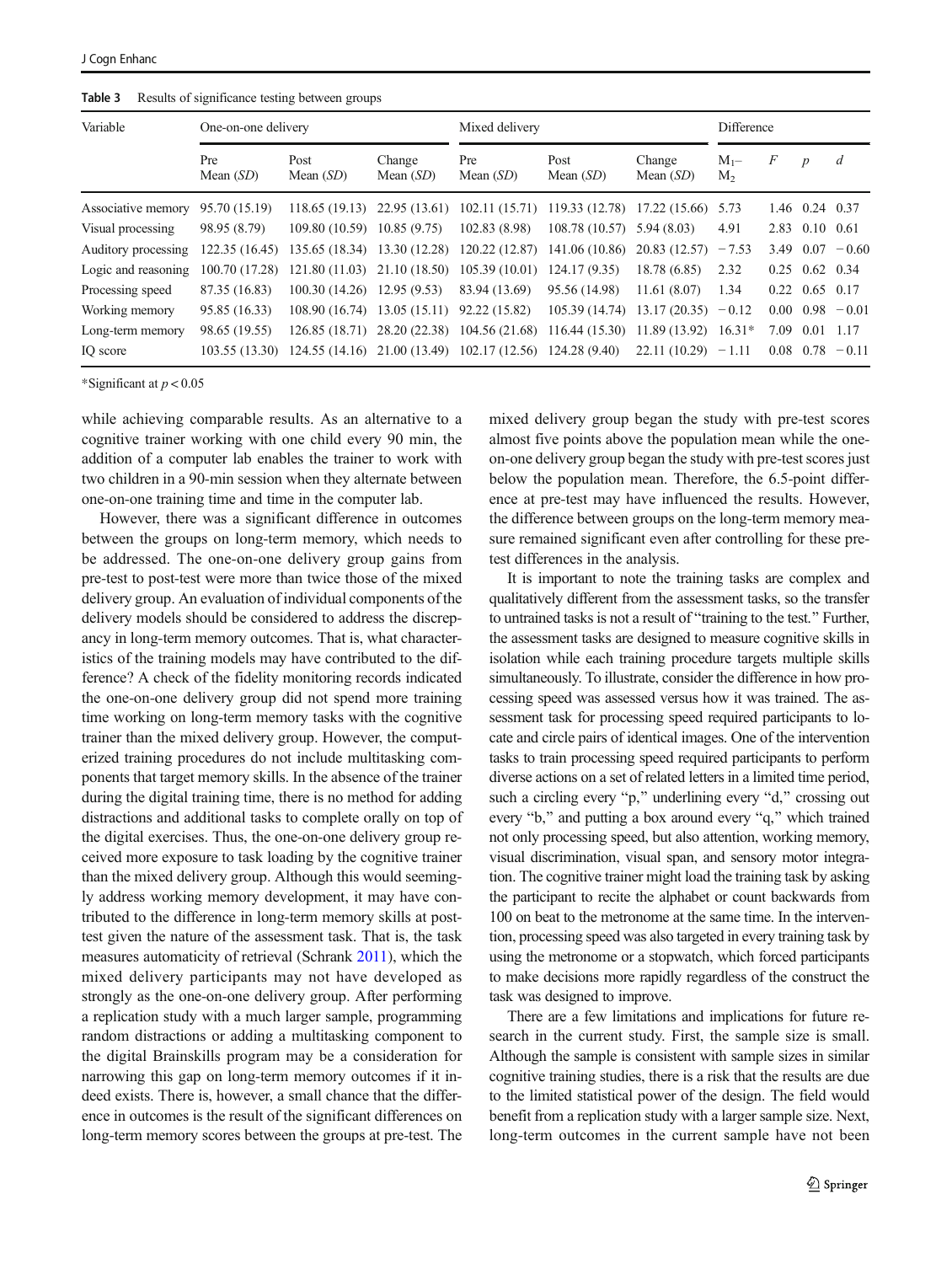<span id="page-7-0"></span>assessed. An important gap in the literature is the long-term retention of cognitive training gains. Although beyond the scope of the current study, it will be important to conduct follow-up assessments of this study sample to determine if improvements in cognitive and functional skills persist as well as they have in prior follow-up assessments following the intervention used in the current study (Wainer and Moore [2016](#page-9-0)). A potential limitation may also be that working memory and attentional capacity were measured using the same assessment task. However, there is research to support the use of digit span tasks in measuring scope of attention and attentional control in children (Cowan et al. [2005\)](#page-8-0). Indeed, the constructs are related and challenging to disentangle. It is important to note, though, that the inclusion of the associative memory task further delineates the memory constructs. That means that if we were to simply refer to the digit span task as the attentional control measure in the current study, we are still left with two additional measures of memory: associative memory and delayed recall. Thus, the potential confounding of constructs measured by the digit span task is mitigated. In future research, the addition of a continuous performance test would enable the assessment of divided and selective attention as well.

Future research should include formal measures of far transfer to behavioral and functional outcomes. In the current study, the researchers collected session notes from the cognitive trainers, which documented self-reported improvements noted by the participants. All participants in both groups reported improvements in academic skills, saying things such as, "I can comprehend faster and better in math and language arts," "I'm remembering what I read," and "In Algebra I can complete problems faster.^ Almost all participants in both groups also noted changes in self-esteem, saying things like, BI'm less worried about making mistakes and questioning my answers," "I'm less shy and I feel more confident," and "I'm feeling good about myself.^ Although participants also reported changes in relationships with others, self-discipline, skill in sports and hobbies, and overall cognitive improvement, we did not use an objective or quantitative measure of far transfer. This was a limitation of the current study and is an important area to address in future research.

Another limitation of the study is that it was not possible to compare the delivery methods of all the training tasks because only ten of the training tasks were suitable for adaptation to digital format. This is a limitation of digitization for the field overall, however, because many training procedures lend themselves only to delivery in person. Finally, we compared treatment delivery methods that overlapped rather than two methods that were completely distinct. The design creates some difficulty in teasing apart the different mechanisms at work in each method. However, there is substantial ecological validity to the design. The two delivery methods tested in the current study are the methods used in clinics around the world. Therefore, it was important to evaluate them "as is" in order to test for equivalency.

The question of placebo or expectancy effects often arises when considering the outcomes of intervention studies. In the current study, these effects are controlled by the design because both groups completed an intervention for the same number of hours in the presence of an adult, and neither group knew there was a difference in delivery methods. However, it is interesting to note that prior research using two control groups to test the presence of placebo effects in cognitive training studies has failed to find any, including two meta-analyses that revealed no statistically significant differences between active and passive controls (Au et al. [2015;](#page-8-0) Peng and Miller [2016\)](#page-9-0). Thus, we suggest that expectancy or placebo effects were unlikely in the current study as well. Although the authors examined the difference between the one-on-one delivery method and a control group in the first phase of this study (Carpenter et al. [2016\)](#page-8-0), future research could include a replication study with all three groups to confirm the lack of placebo effects with the current intervention.

The results of the current study provide support for the use of mixed delivery in scaling the ThinkRx program to reach more children, including those with neurodevelopmental and learning disorders. The results were consistent with prior studies on ThinkRx with children (Carpenter et al. [2016;](#page-8-0) Gibson et al. [2015](#page-8-0); Jedlicka [2017](#page-8-0); Moore et al. [2018](#page-8-0)) and with observational data on nearly 18,000 clients (Wainer and Moore [2016\)](#page-9-0) in remediating multiple cognitive skills. This convergence of evidence is important for determining the benefit of adopting an intervention for use in clinical practice (Carey and Stiles [2016\)](#page-8-0). The ability to scale a one-on-one intervention has important implications for its use in clinical practice where time is a limiting factor for scheduling clients. The mixed delivery model enables each clinician to see twice as many clients and provide the intervention to more children who need it.

Funding This study was funded through LearningRx research and development (R&D) funds.

## Compliance with Ethical Standards

Conflict of Interest The first and third authors are employed by the Gibson Institute of Cognitive Research, the nonprofit research arm of the interventions described in this paper. The other authors report no pecuniary or professional interest.

Open Access This article is distributed under the terms of the Creative Commons Attribution 4.0 International License (http:// creativecommons.org/licenses/by/4.0/), which permits unrestricted use, distribution, and reproduction in any medium, provided you give appropriate credit to the original author(s) and the source, provide a link to the Creative Commons license, and indicate if changes were made.

# References

Alloway, T. P., Rajendran, G., & Archibald, L. M. (2009). Working memory in children with developmental disorders. Journal of Learning Disabilities, 42(4), 372–382. [https://doi.org/10.1177/0022219409335214.](https://doi.org/10.1177/0022219409335214)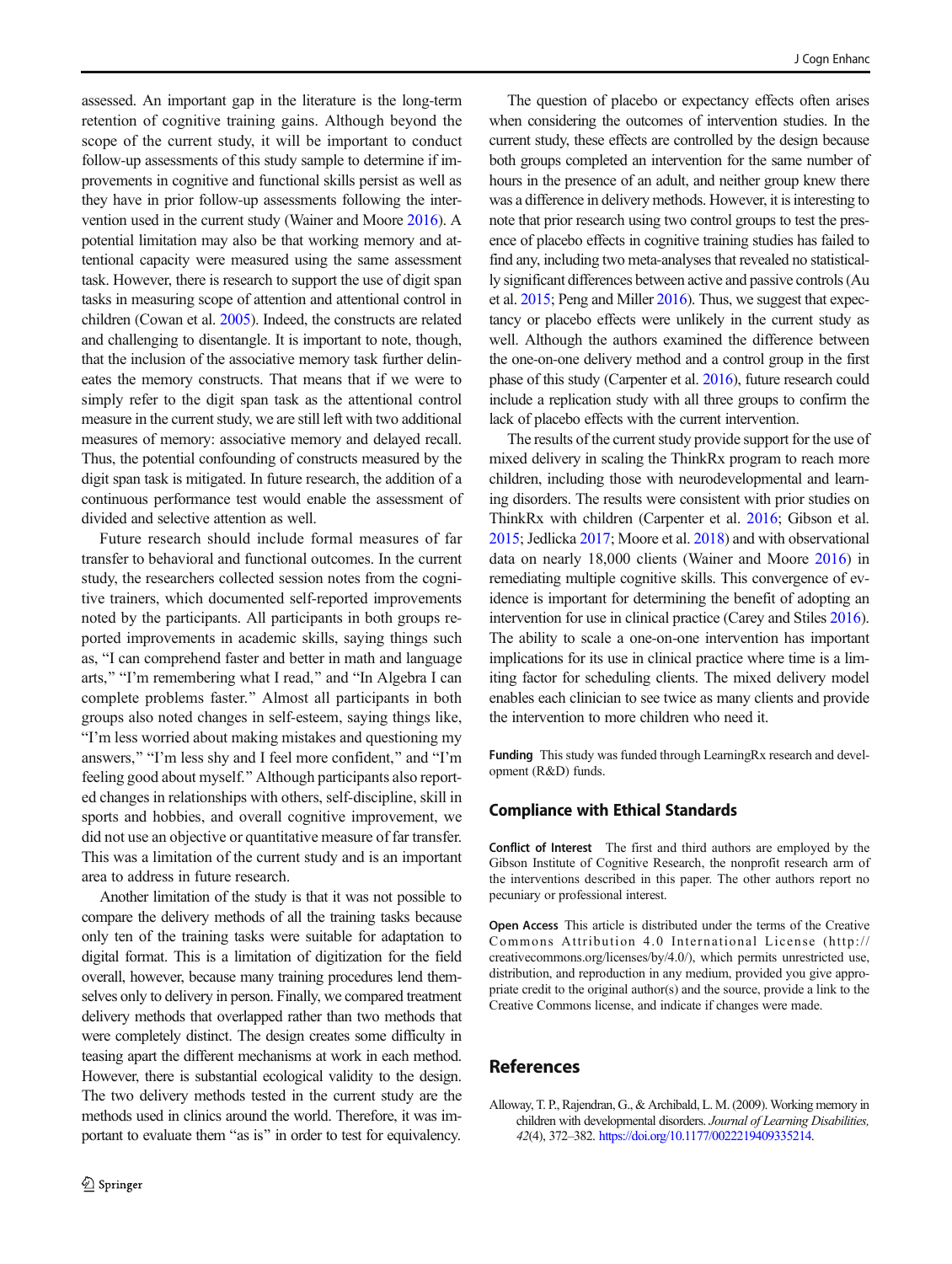- <span id="page-8-0"></span>American Psychiatric Association. (2013). Diagnostic and statistical manual of mental disorders (5th ed.). Washington, DC: Author.
- Au, J., Sheehan, E., Tsai, N., Duncan, G. J., Buschkuehl, M., & Jaeggi, S. M. (2015). Improving fluid intelligence with training on working memory: a meta-analysis. Psychonomic Bulletin Review, 22(2), 366–377. [https://doi.org/10.3758/s13423-014-0699-x.](https://doi.org/10.3758/s13423-014-0699-x)
- Beck, S. J., Hanson, C. A., & Puffenberger, S. S. (2010). A controlled trial of working memory training for children and adolescent with ADHD. Journal of Clinical Child and Adolescent Psychology, 39(6), 825–836. [https://doi.org/10.1080/15374416.2010.517162.](https://doi.org/10.1080/15374416.2010.517162)
- Carey, T. A., & Stiles, W. B. (2016). Some problems with randomized controlled trials and some viable alternatives. Clinical Psychology and Psychotherapy, 23(1), 87–95. <https://doi.org/10.1002/cpp.1942>.
- Carpenter, D., Ledbetter, C., & Moore, A. L. (2016). LearningRx cognitive training effects in children ages 8-14: a randomized controlled study. Applied Cognitive Psychology, 30(5). [https://](https://doi.org/10.1002/acp.3257) [doi.org/10.1002/acp.3257](https://doi.org/10.1002/acp.3257).
- Chacko, A., Feirsen, N., Bedard, A. C., Marks, D., Uderman, J. Z., & Chimiklis, A. (2013). Cogmed Working Memory Training for youth with ADHD: a closer examination of efficacy utilizing evidencebased criteria. Journal of Clinical Child and Adolescent Psychology, 42(6), 769–783. [https://doi.org/10.1080/15374416.](https://doi.org/10.1080/15374416.2013.787622) [2013.787622](https://doi.org/10.1080/15374416.2013.787622).
- Cohen, J. (1988). Statistical power analysis for the behavioral sciences (2nd ed.). Hillsdale: Lawrence Erlbaum and Associates.
- Cortese, S., Ferrin, M., Brandies, D., Buitelaar, J., Daley, D., Dittmann, R. W., et al. (2015). Cognitive training for attention deficit hyperactivity disorder. A meta-analysis of clinical and neuropsychological outcomes from randomized controlled trials. Journal of the American Academy of Child and Adolescent Psychiatry, 54(3), 164–174.
- Cowan, N., Elliott, E., Saults, J. S., Morey, C., Mattox, S., Hismjatullina, A., & Conway, A. (2005). On the capacity of attention: its estimation and its role in working memory and cognitive aptitudes. Cognitive Psychology, 51, 42–100. [https://](https://doi.org/10.1016/j.cogpsych.2004.12.001) [doi.org/10.1016/j.cogpsych.2004.12.001.](https://doi.org/10.1016/j.cogpsych.2004.12.001)
- Feuerstein, R. (1990). The theory of structural modifiability. In learning and thinking styles: classroom interaction. Washington, DC: National Education Association.
- Feuerstein, R., Feuerstein, R. S., & Falik, L. H. (2010). Beyond smarter: mediated learning and the brain's capacity for change. New York: Teacher's College Press.
- Franceschini, S., Gori, S., Ruffino, M., Viola, S., Molteni, M., & Facoetti, A. (2013). Action video games make dyslexic children read better. Current Biology, 23(6), 462–466. [https://doi.org/10.1016/j.cub.](https://doi.org/10.1016/j.cub.2013.01.044) [2013.01.044](https://doi.org/10.1016/j.cub.2013.01.044).
- Franceschini, S., Trevisan, P., Ronconi, L., Bertoni, S., Colmar, S., Double, K., et al. (2017). Action video games improve reading abilities and visual-to-auditory attentional shifting in English-speaking children with dyslexia. Scientific Reports, 7, 5863. [https://doi.org/](https://doi.org/10.1038/s41598-017-05826-8) [10.1038/s41598-017-05826-8.](https://doi.org/10.1038/s41598-017-05826-8)
- Freberg, M. M., Vandiver, B. J., Watkins, M. W., & Canivez, G. L. (2008). Significant factor score variability and the validity of the WISC-III full scale IQ in predicting later academic achievement. Applied Neuropsychology, 15(2), 131–139. [https://doi.org/10.1080/](https://doi.org/10.1080/09084280802084010) [09084280802084010](https://doi.org/10.1080/09084280802084010).
- Gibson, K., Mitchell, T., & Tenpas, D. (2003). ThinkRx. Colorado Springs: LearningRx.
- Gibson, K., Carpenter, D., Moore, A. L., & Mitchell, T. (2015). Training the brain to learn: Augmenting vision therapy. Vision Developmental and Rehabilitation, 1(2), 119–128 Retrieved from [http://c.ymcdn.](http://c.ymcdn.com/sites/www.covd.org/resource/resmgr/VDR/VDR_1_2/VDR1-2_article_Gibson_web_in.pdf) [com/sites/www.covd.org/resource/resmgr/VDR/VDR\\_1\\_2/VDR1-](http://c.ymcdn.com/sites/www.covd.org/resource/resmgr/VDR/VDR_1_2/VDR1-2_article_Gibson_web_in.pdf) [2\\_article\\_Gibson\\_web\\_in.pdf](http://c.ymcdn.com/sites/www.covd.org/resource/resmgr/VDR/VDR_1_2/VDR1-2_article_Gibson_web_in.pdf).
- Grawitch, M. J., & Munz, D. C. (2004). Are your data nonindependent? A practical guide to evaluating nonindependence and within-group agreement. Understanding Statistics, 3(4), 231–257.
- Green, C. S., & Bavelier, D. (2003). Action video game modifies visual selective attention. Nature, 423(6939), 534-537. [https://doi.org/10.](https://doi.org/10.1038/nature01647) [1038/nature01647.](https://doi.org/10.1038/nature01647)
- Green, C. S., & Bavelier, D. (2007). Action-video-game experience alters the spatial resolution of vision. Psychological Science, 18(1), 88–94. [https://doi.org/10.1111/j.1467-9280.2007.01853.x.](https://doi.org/10.1111/j.1467-9280.2007.01853.x)
- Holmes, J., & Gathercole, E. (2014). Taking working memory training from the laboratory into schools. Educational Psychology, 34(4), 440–450. [https://doi.org/10.1080/01443410.2013.797338.](https://doi.org/10.1080/01443410.2013.797338)
- Jedlicka, E. (2017). LearningRx cognitive training for children and adolescents ages 5-18: effects on academic skills, behavior, and cognition. Frontiers in Education, 2(62). [https://doi.org/10.3389/feduc.](https://doi.org/10.3389/feduc.2017.00062) [2017.00062](https://doi.org/10.3389/feduc.2017.00062).
- Kerns, K. A., Eso, K., & Thomson, J. (1999). Investigation of a direct intervention for improving attention in young children with ADHD. Developmental Neuropsychology, 16(2), 273–295.
- Klauer, K. J., & Phye, G. D. (2008). Inductive reasoning: a training approach. Review of Educational Research, 78(1), 85–123. [https://](https://doi.org/10.3102/0034654307313402) [doi.org/10.3102/0034654307313402.](https://doi.org/10.3102/0034654307313402)
- Klingberg, T., Forssberg, H., & Westerberg, H. (2002). Training of working memory in children with ADHD. Journal of Clinical and Experimental Neuropsychology, 24(6), 781–791. [https://doi.org/10.](https://doi.org/10.1076/jcen.24.6.781.8395) [1076/jcen.24.6.781.8395.](https://doi.org/10.1076/jcen.24.6.781.8395)
- Klingberg, T., Fernell, E., Oleson, P. J., Johnson, M., Gustafsson, P., & Dahlstrom, K. (2005). Computerized training of working memory in children with ADHD—a randomized, controlled trial. Journal of the American Academy of Child and Adolescent Psychiatry, 44(2), 177– 186. <https://doi.org/10.1097/00004583-200502000-00010>.
- Kozulin, A., Lebeer, J., Madella-Noja, A., Gonzalez, F., Jeffrey, I., Rosenthal, N., & Koslowsky, M. (2010). Cognitive modifiability of children with developmental disabilities: a multicenter study using Feuerstein's Instrumental Enrichment-Basic program. Research in Developmental Disabilities, 31(2), 551–559. [https://](https://doi.org/10.1016/j.ridd.2009.12.001) [doi.org/10.1016/j.ridd.2009.12.001](https://doi.org/10.1016/j.ridd.2009.12.001).
- Ledbetter, C., Faison, M. O., & Patterson, J. (2016). Correlation of cognitive training gains and resting state functional connectivity. Presented at Society for Neuroscience, November 2016, San Diego, CA.
- Ledbetter, C., Moore, A. L., & Mitchell, T. (2017). Cognitive effects of ThinkRx cognitive rehabilitation training for eleven soldiers with brain injury: a retrospective chart review. Frontiers in Psychology, 8(825). [https://doi.org/10.3389/fpsyg.2017.00825.](https://doi.org/10.3389/fpsyg.2017.00825)
- Lewandowski, L. J., Lovett, B. J., Parolin, R. A., Gordon, M., & Codding, R. S. (2007). Extended time accommodations and the mathematics performance of students with and without ADHD. Journal of Psychoeducational Assessment, 25, 17–28.
- Mather, N., & Woodcock, R. W. (2001). Examiner's manual. Woodcock Johnson III: tests of cognitive abilities. Itasca: Riverside Publishing.
- McGrew, K. (2005). The Cattell-Horn-Carroll theory of cognitive abilities. In D. P. Flanagan & P. L. Harrison (Eds.), Contemporary intellectual assessment: theories, tests, and issues (pp. 151–179). New York: Guilford.
- McQuade, J. D., Tomb, M., Hoza, B., Waschbusch, D. A., Hurt, E. A., & Vaughn, A. J. (2011). Cognitive deficits and positively biased selfperceptions in children with ADHD. Journal of Abnormal Child Psychology, 39(2), 307–319. <https://doi.org/10.1007/s10802-010-9453-7>.
- Melby-Lervag, M., & Hulme, C. (2016). There is no convincing evidence that working memory training is effective: a reply to Au et al. (2014) and Karbach and Verhaeghen (2014). Psychonomic Bulletin Review, 23, 324–330. <https://doi.org/10.3758/s13423-015-0862-z>.
- Moore, A. L., Carpenter, D. M., Ledbetter, C., & Miller, T. M. (2018). Clinician-delivered cognitive training for children with attention problems: transfer effects on cognitive and behavior from the ThinkRx randomized controlled trial. Neuropsychiatric Disease and Treatment, 14, 1671–1683. [https://doi.org/10.2147/NDT.](https://doi.org/10.2147/NDT.S165418) [S165418](https://doi.org/10.2147/NDT.S165418).